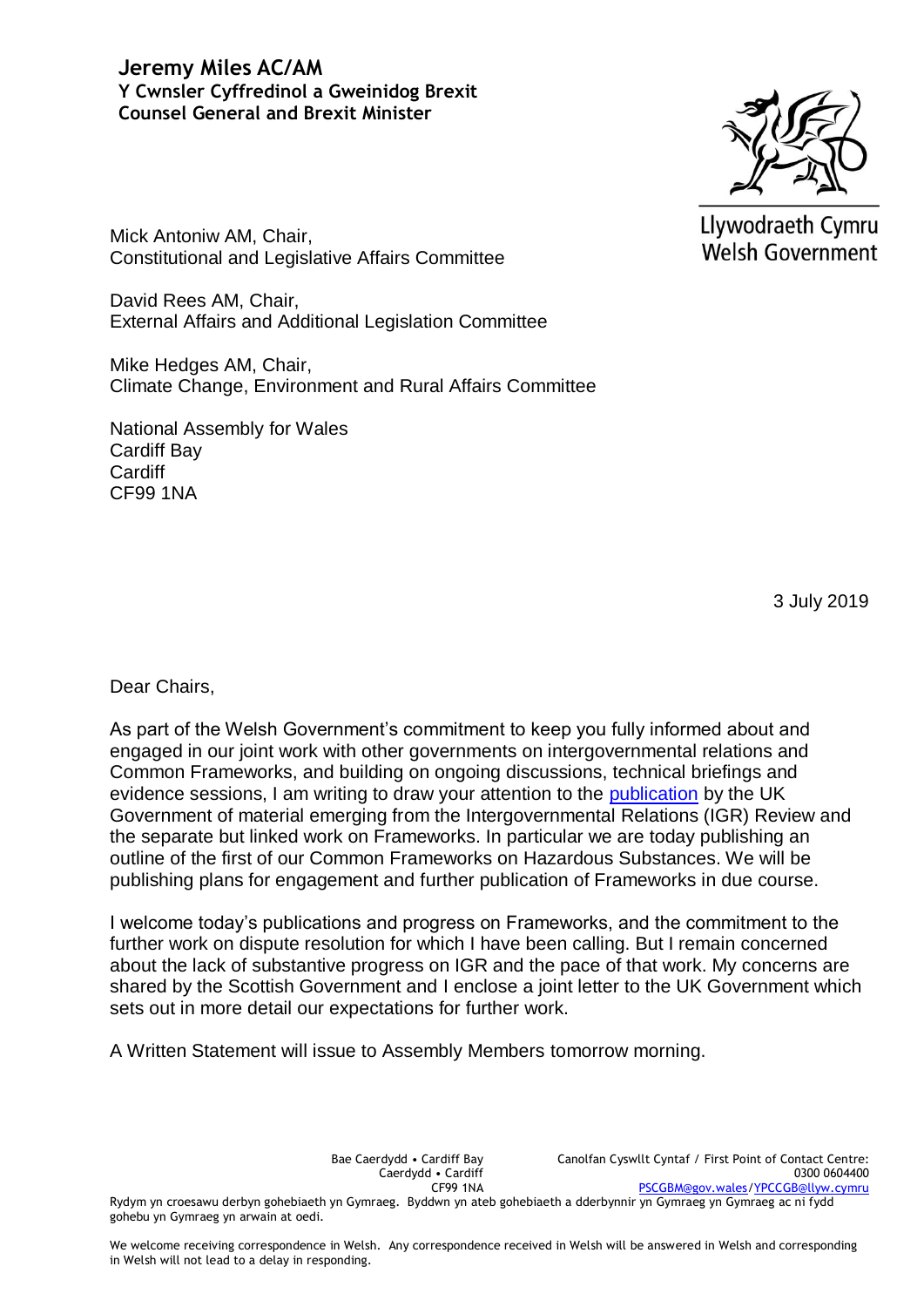We would of course be happy to explore these matters further with your Committees, and will in any case update you on further developments.

**Jeremy Miles AM** Y Cwnsler Cyffredinol a Gweinidog Brexit Counsel General and Brexit Minister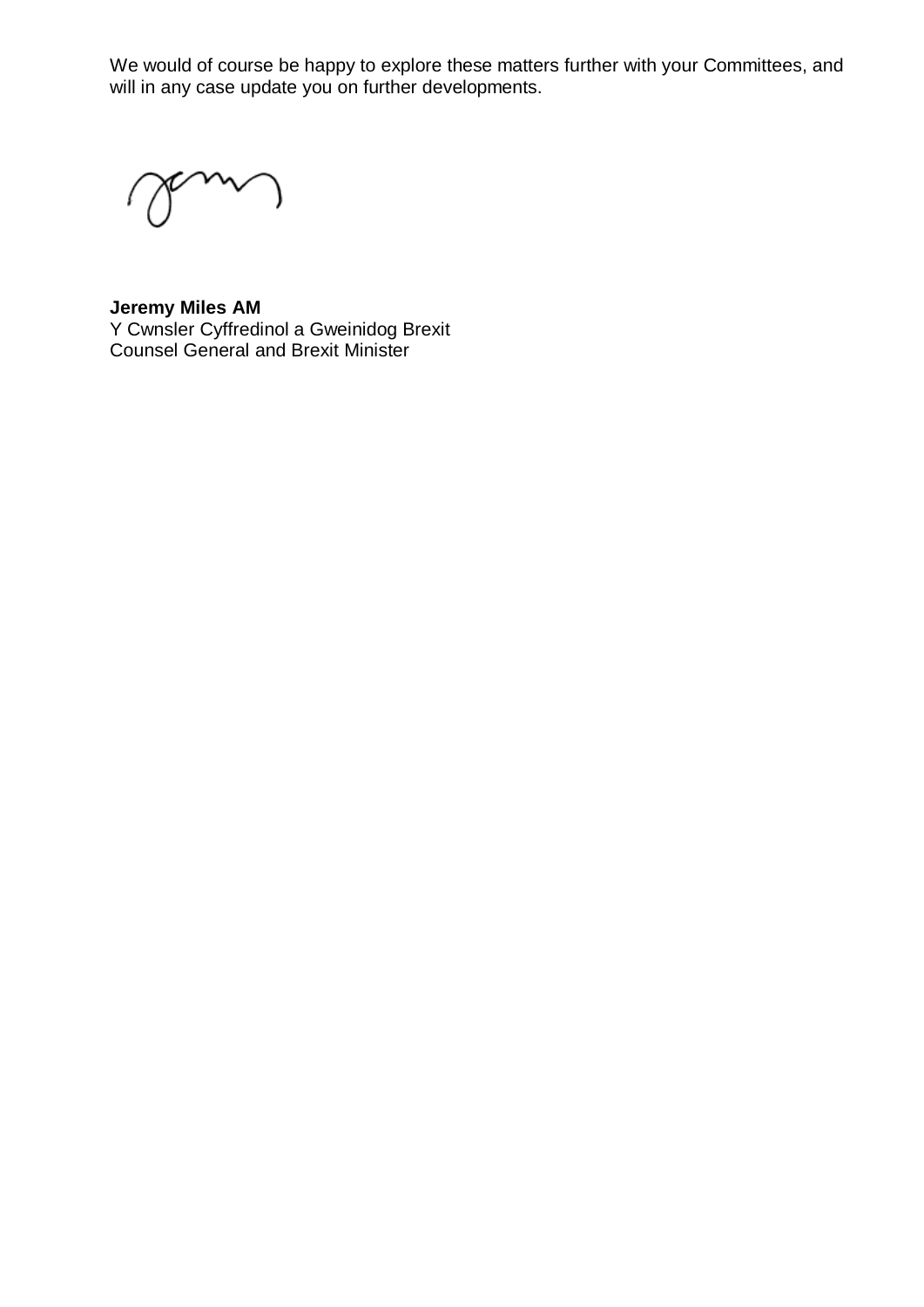Cabinet Secretary for Government Business and Constitutional Relations Michael Russell MSP



T: 0300 244 4000 E: scottish.ministers@gov.scot

**Jeremy Miles AC/AM Y Cwnsler Cyffredinol a Gweinidog Brexit Counsel General and Brexit Minister**



Llywodraeth Cymru **Welsh Government** 

The Rt Hon David Lidington CBE MP Minister for the Cabinet Office and Chancellor of the Duchy of Lancaster Cabinet Office 70 Whitehall London SW1A 2AS

3 July 2019

Dear David,

We welcomed the opportunity at JMC(EN) on 28 June to consider progress on the Intergovernmental Relations Review commissioned by JMC(P) on 14<sup>th</sup> March last year and your intention to publish the draft principles for relations as set out in your statement today. However, the proposed principles for relations bear little meaning without any firm commitments for further reform. It has taken far too long to make this limited progress. Delay now poses a serious risk to UK governance, for example by holding up the fruitful collaboration on common frameworks, which so far is making an important contribution to the development of relations.

The review is taking place against the backdrop of three years of mismanaged negotiations with the European Union. Those have led to a situation in which we are likely to be facing the prospect of a catastrophic no-deal Brexit, unless the UK Government alters course and offers people a choice. The Welsh and Scottish Governments are clear that the decision on EU exit must now be put back to the people and we have called on the UK Parliament to legislate for a referendum. If such a referendum is held we will argue strongly that the UK should remain in the EU.

Whether or not the UK leaves the EU, there is an urgent need for fundamental reform of the relationship between our governments. Even before the referendum there was a widespread consensus that the intergovernmental structures are weak and ineffective. The experience of repeated failures to involve the devolved governments properly in the negotiations further demonstrates how urgent that task of reform has become.

Given this background, it is deeply disappointing that the intergovernmental relations review commissioned fifteen months ago has made so little progress. This, in our view, is almost entirely due to the lack of a commitment to reform on the part of the UK Government. The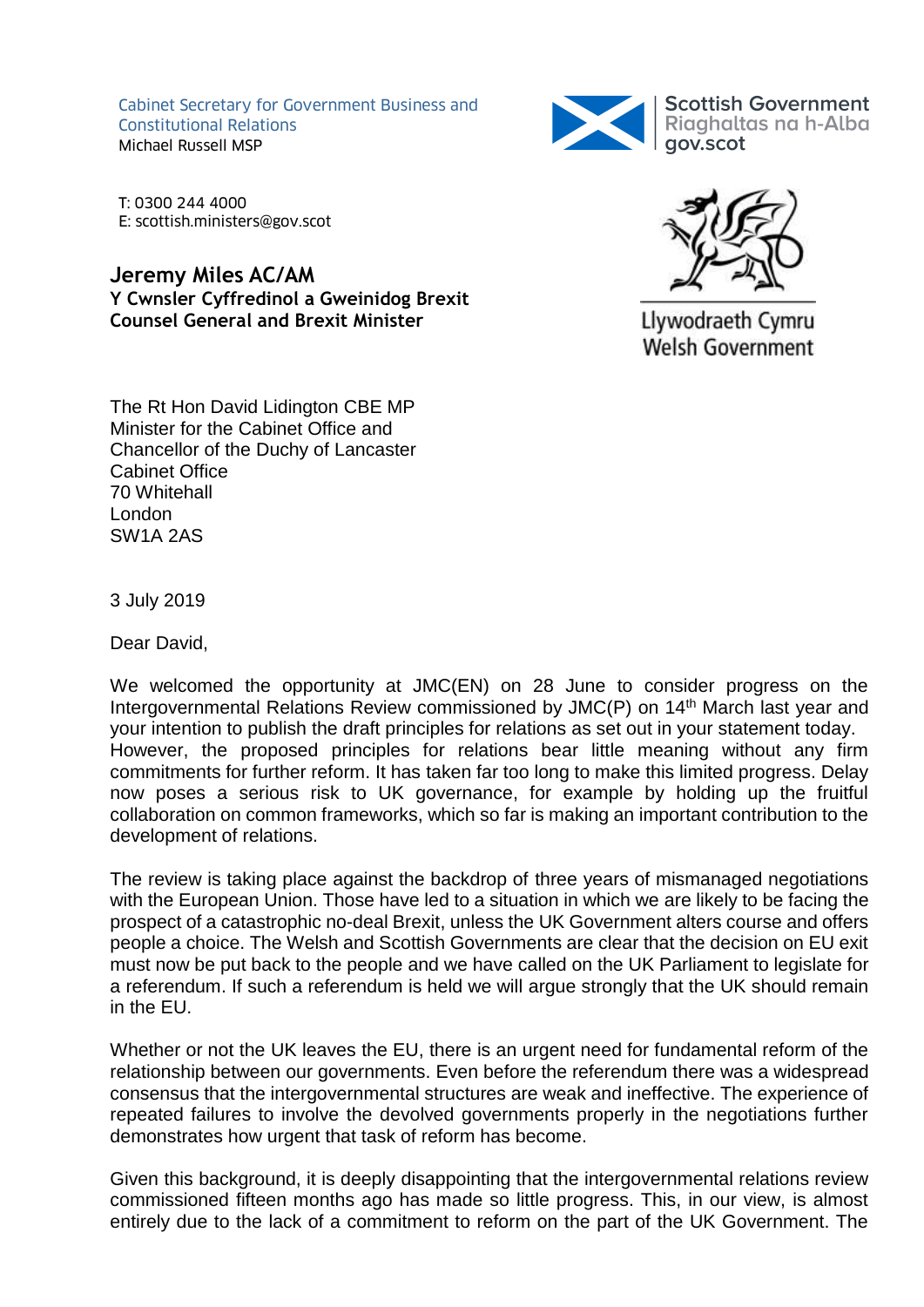Welsh Government set out a comprehensive set of proposals over two years ago. The Scottish Government has set out its own proposals on a number of occasions and will shortly do so again in a dedicated publication.

Against this backdrop, we therefore urge that a meeting of Heads of Government at JMC(P) be convened as soon as practicable in order to discuss these proposals and agree a programme of reform with a clear timetable. That programme will of course be essential if the draft principles are to have any practical effect.

That programme of reform must include:

- o reformed machinery which is robust enough to bear the weight of intergovernmental working now required and as replacement for the current inadequate architecture;
- o a strengthened dispute resolution process which both reflects the discussion on the use of independent advice and arbitration and delivers real parity of participation – a fundamental shortcoming of the current arrangements;
- o arrangements which guarantee respect for devolved responsibilities, in contrast to the statements being made by candidates for leadership of your party which are clearly incompatible with devolution and threaten to undermine co-operation between our governments;
- o arrangements to provide certainty that decisions made by devolved institutions, including in relation to legislation on devolved matters, are fully respected.

The Supreme Court judgment in the Reference of the UK Withdrawal from the European Union (Legal Continuity) (Scotland) Bill put beyond doubt that legislating to regulate the domestic consequences of international agreements is within devolved competence. There is therefore a need for our involvement in agreeing UK-wide positions; our governments and our legislatures must be fully involved in the negotiation and agreement of any international agreements which will affect devolved interests.

We need to make real progress on the international relations element of the Review. This is urgent: by early November, the UK could be embarking on the future relations negotiations with the EU27, or new international trade agreements, or both. Indeed discussions are already under way with trading partners which will have an impact on future trade arrangements. The Scottish and Welsh Governments have made clear how we expect to be involved in these matters now and into the future. It is absolutely vital that we have agreed the way forward before any UK negotiating mandates are set, and any negotiations proceed.

There is, of course useful precedent to draw upon in the current practice of joint working to agree a UK-wide approach on EU business as a reasonable starting point. Though not by any means perfect, this recognised that, given the way EU law impacts on devolved competence, the UK position needs to be negotiated with the devolved administrations to ensure it fully reflected the interests of all parts of the UK in terms of the development of critical EU policies like the Common Agricultural Policy or the Structural Funds. Negotiations on the future relationship will be fundamentally different in scale, scope, intensity and pervasive impact on devolved interests and therefore arrangements for our involvement need to recognise this. We must build on those precedents which exist but need to see a step change in approach to the future partnership, and to all international negotiations which impact on devolved competence, so that our roles and responsibilities are fully respected. It is deeply regrettable that the UK Government appears to be resisting its responsibility to agree negotiating mandates with the devolved institutions and to involve us fully in relevant international negotiations as they unfold.